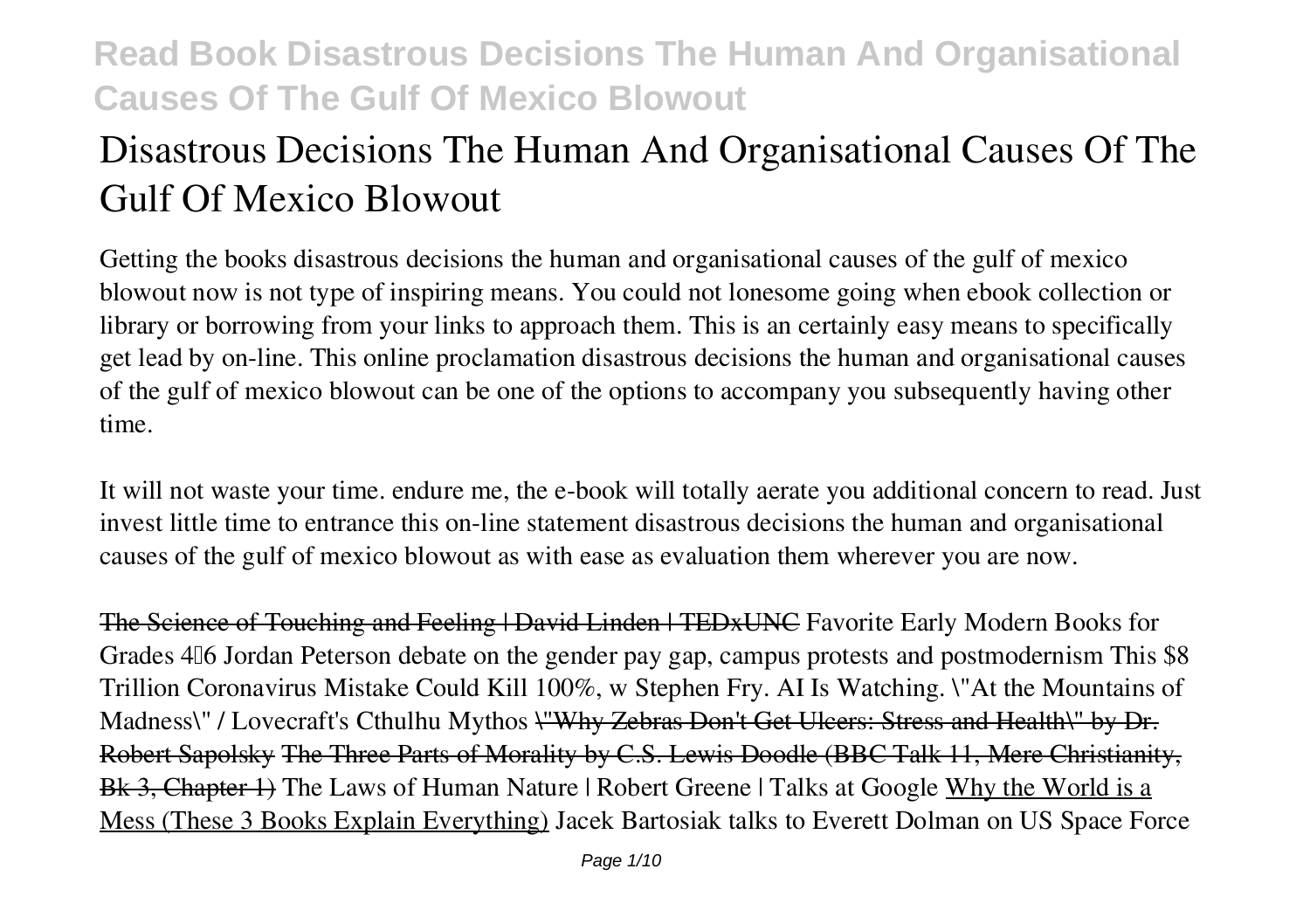*We Have Cause to be Uneasy by C.S. Lewis Doodle (BBC Talk 4, Chapter 5) Thinking, Fast and Slow | Daniel Kahneman | Talks at Google Economics, Energy, and Bitcoin On Progress - John Gray* The psychology of digital marketing. Rory Sutherland, Ogilvy<del>A Sherlock Holmes Novel: The Hound of</del> the Baskervilles Audiobook Enlightenment Now: The Future of Progress with Steven Pinker Ep. 98: \"Ladies and Gentlemen, This Is The Plague\" (feat. Laurie Garrett) | Rumble w Michael Moore *Neoliberalism, Climate Change, Migration: George Monbiot in conversation with Verso Trump Wants* to Destroy Organised Human Life: Noam Chomsky Disastrous Decisions The Human And Disastrous Decisions: The Human and Organisational Causes of the Gulf of Mexico Blowout takes the reader into the realm of human and organisational factors that contributed to the Deepwater Horizon disaster in 2010.

#### Disastrous Decisions: The Human and Organisational Causes ...

Most disasters are caused by human error<sup>[</sup>meaning wrong decisions. As drillers work and make decisions in teams, their interactions are obviously crucial, and  $\Box$  Group think $\Box$  or diffused responsibility can be fatal. Quote from Chapter 12: ISingle point accountability for decisions needs to be a social reality, not just a legal formula.

#### Andrew Hopkins, Disastrous Decisions: The Human and ...

Buy By Andrew Hopkins Disastrous Decisions: The Human and Organisational Causes of the Gulf of Mexico Blowout by Andrew Hopkins (ISBN: 8601405949134) from Amazon's Book Store. Everyday low prices and free delivery on eligible orders.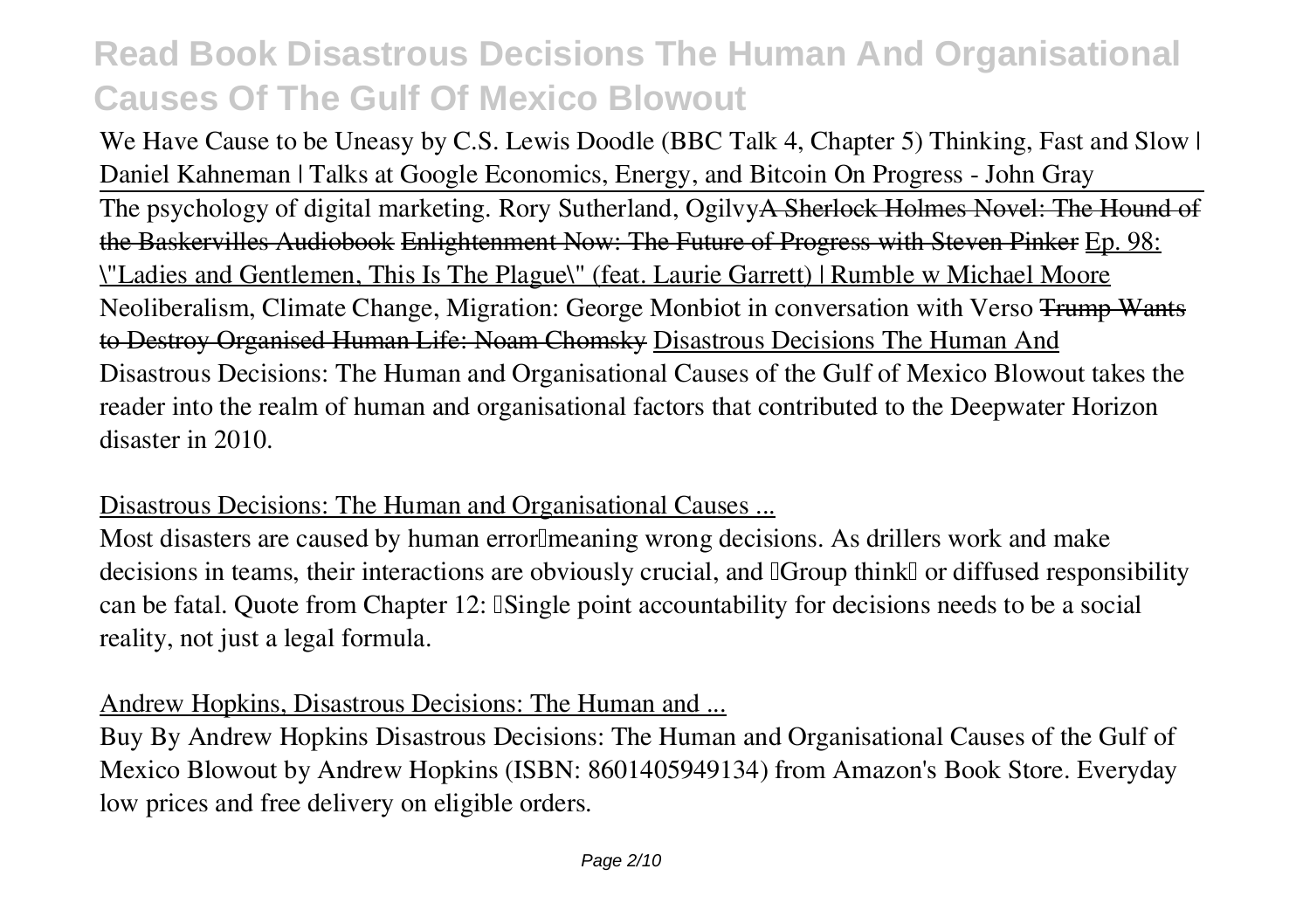### By Andrew Hopkins Disastrous Decisions: The Human and ...

Disastrous Decisions: The Human and Organisational Causes of the Gulf of Mexico Blowout Hopkins, Andrew. Takes the reader into the realm of human and organisational factors that contributed to the Deepwater Horizon disaster in 2010. This event resulted in the loss of 11 lives, the sinking of the rig and untold damage to the environment.

#### Disastrous Decisions: The Human and Organisational Causes ...

disastrous decisions the human and organisational causes of the gulf of mexico blowout takes the reader into the realm of human and organisational factors that contributed to the deepwater horizon disaster in 2010 this event resulted in the loss of 11 lives in the explosions and Disastrous Decisions The Human And Organisational Causes

TextBook Disastrous Decisions The Human And Organisational ... Disastrous Decisions: The Human and Organisational Causes of the Gulf of Mexico Blowout (Paperback)

#### Disastrous Decisions by Andrew Hopkins | Waterstones

Sep 04, 2020 disastrous decisions the human and organisational causes of the gulf of mexico blowout Posted By Roald DahlMedia TEXT ID 4865dbd3 Online PDF Ebook Epub Library DISASTROUS DECISIONS THE HUMAN AND ORGANISATIONAL CAUSES OF THE

Disastrous Decisions The Human And Organisational Causes ...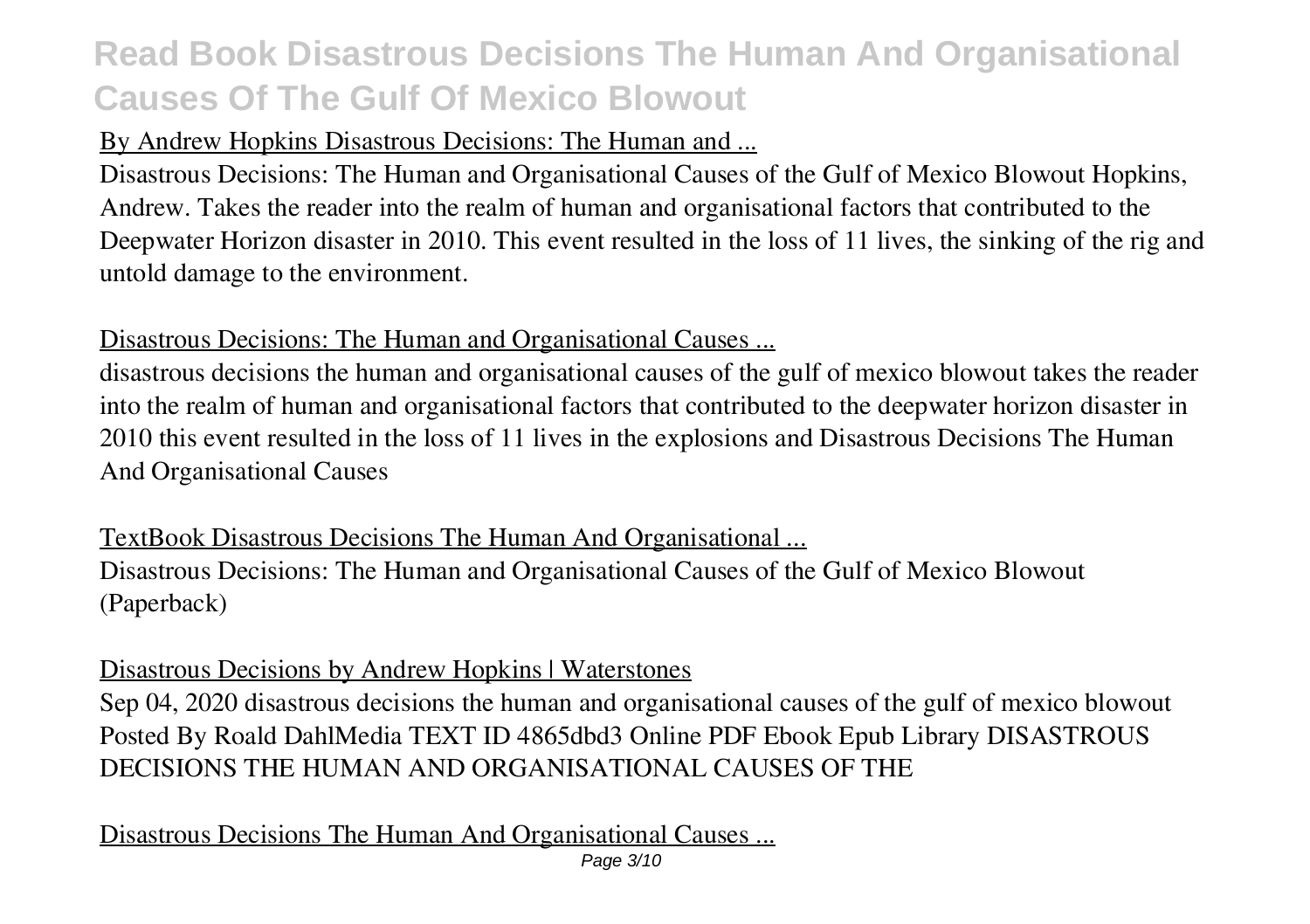Description Disastrous Decisions: The Human and Organisational Causes of the Gulf of Mexico Blowout takes the reader into the realm of human and organisational factors that contributed to the Deepwater Horizon disaster in 2010.

#### Disastrous Decisions : Andrew Hopkins : 9781921948770

In the latest of his safety books - Disastrous Decisions: The Human and Organisational Causes of the Gulf of Mexico Blowout  $\mathbb I$  leading disaster analyst, Professor Andrew Hopkins, takes the reader into the realm of human and organisational factors that contributed to this disaster, going beyond all previous commentary on this topic. He acknowledges that it is important to know what people did, but even more important to know why they did it.

#### Disastrous Decisions <sup>D</sup> Process Safety Training

Humans make disastrous decisions. They hunt animals to extinction, deplete soil nutrients with extensive farming, and clear out wildlife habitats to build homes without considering the consequences. These decisions, though unintentional and unnoticeable at first, lead to problematic and even irreversible tribulations.

#### Disastrous Decisions | Earth's Challenge to Combat Human ...

his safety books disastrous decisions the human and organisational causes of the gulf of mexico blowout leading disaster analyst professor disastrous decisions the human and organisational causes of the gulf of mexico blowout subject sydney cch 2012 keywords signatur des originals print t 13 b 799 digitalisiert von der tib hannover 2013 created date 12 17 2013 111644 am disastrous decisions the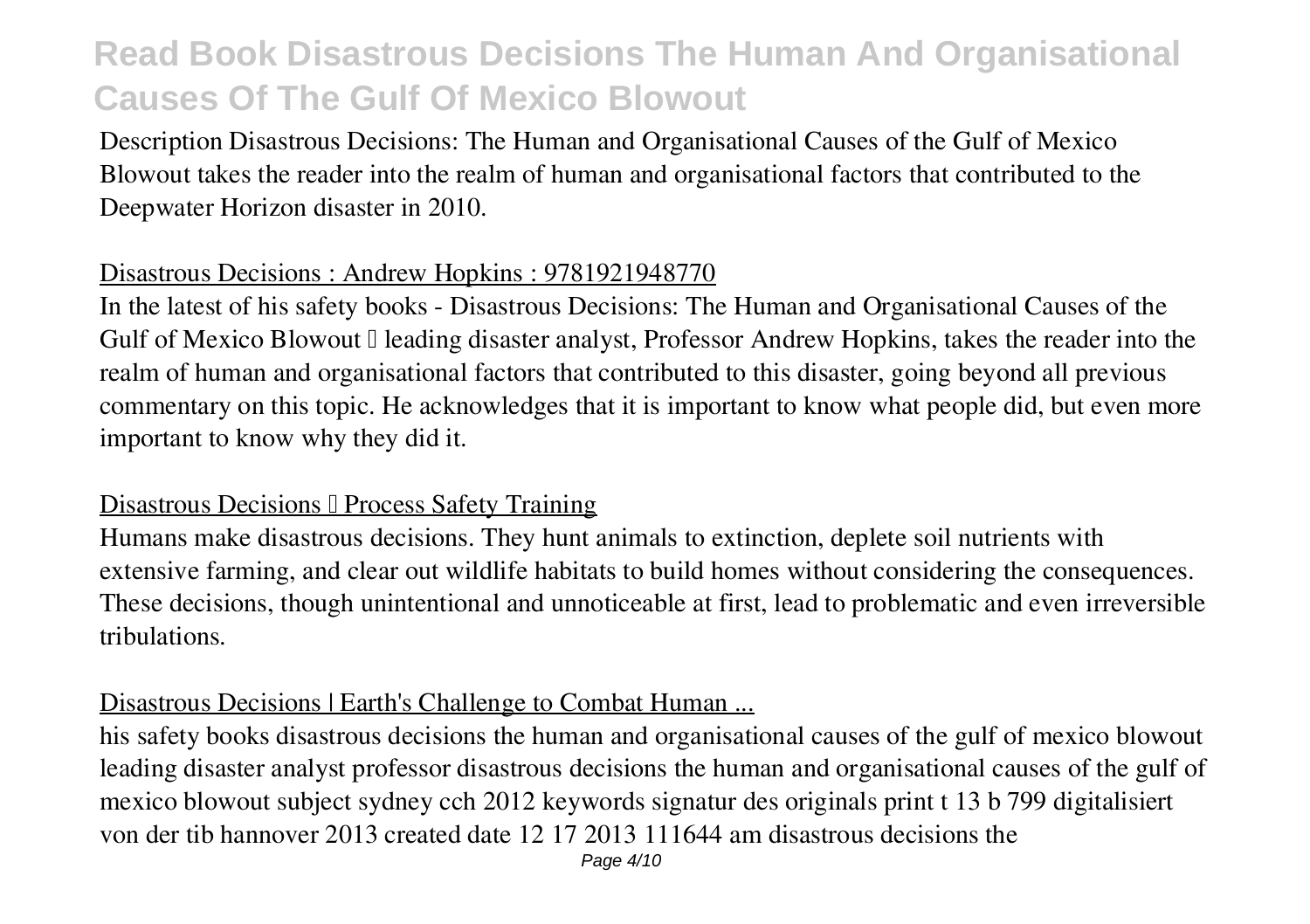#### Disastrous Decisions The Human And Organisational Causes ...

most disasters are caused by human error meaning wrong decisions as drillers work and make decisions in teams their interactions are obviously crucial and group think or diffused responsibility can be

Takes the reader into the realm of human and organisational factors that contributed to the Deepwater Horizon disaster in 2010. This event resulted in the loss of 11 lives, the sinking of the rig and untold damage to the environment. It is important to know what people did, but even more important to know why they did it. Hopkins from ANU.

Disastrous High-Tech Decision Making: From Disasters to Safety offers new insights for scholars studying management, decision making, cognition in the wild, and safety in the context of imperatives to continue operations. This book takes you inside the deliberations and action that have produced hightech disasters in safetycritical enterprises. From primary data and analyses never before considered in scholarly assessments of the Challenger disaster, Frederick F. Lighthall, Professor Emeritus at The University of Chicago, applies the insights of macroergonomics, social psychology, naturalistic decision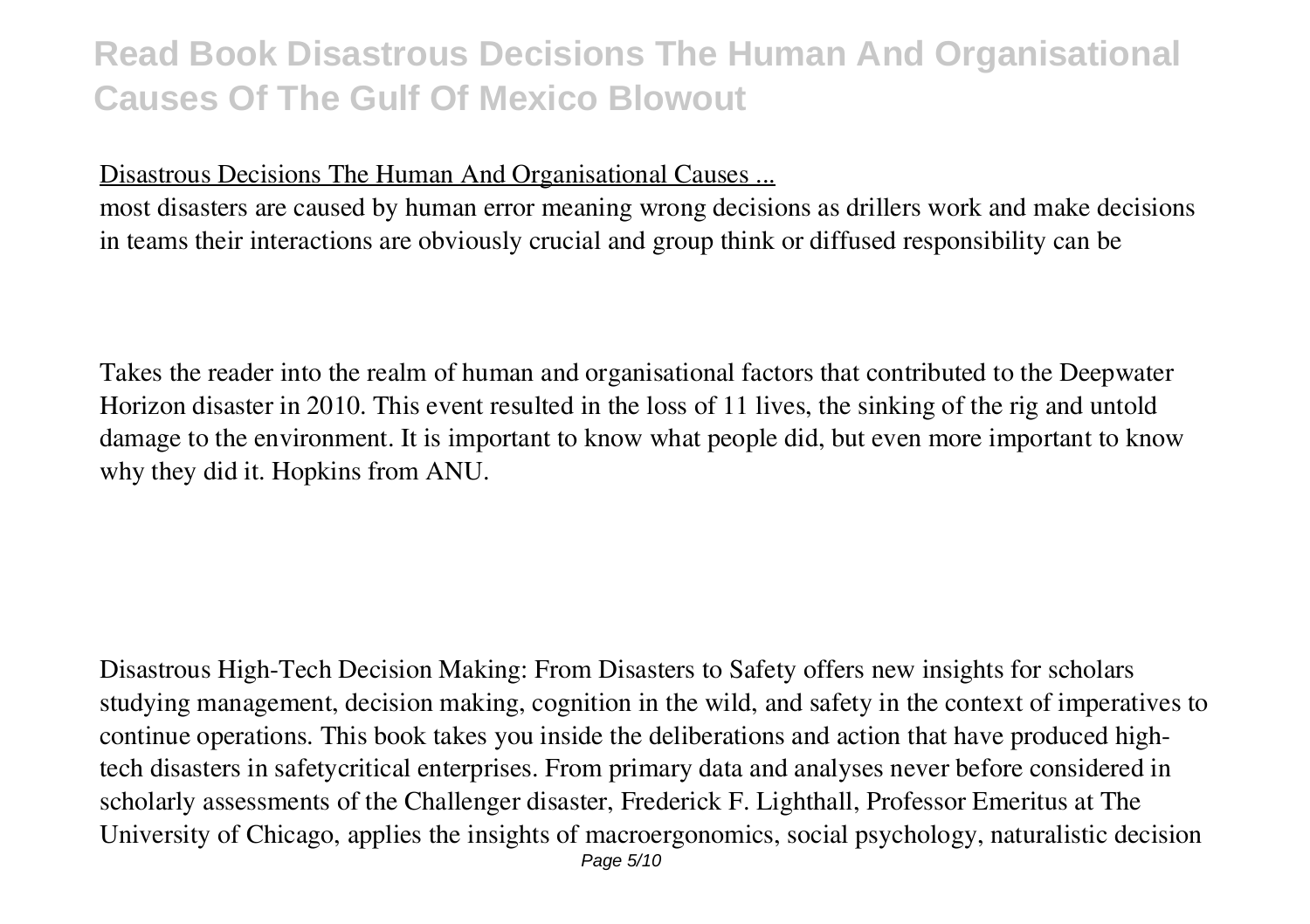making, and legal argumentation to this expanded set of documents and data. He argues that the Challenger case represents a prototype of decision making that arises whenever a possibly threatening change in operating conditions becomes evident. In this situation, inevitable in boundarypushing enterprises, four generic decision-making pitfalls await engineers and managers who must decide whether continuing to operate is safe or dangerous. These four decision-making vulnerabilities are also evident, Lighthall argues, in the decision situations of other high-tech disasters both similar (the Columbia shuttle) and dissimilar (Deepwater Horizon oil spill disaster). In Part I of the book Lighthall traces decision participants<sup>[]</sup> chart-by-chart deliberations and argument about whether proceeding with the Challenger<sup>[]</sup>s launch would be dangerous. Part II analyzes from contrasting perspectives the dynamics revealed in the narrative. Lighthall's analysis ends by examining the demanding changes in outlook, knowledge disciplines, and learning processes required for safety to compete with the production imperatives of high-tech enterprises operating in unforgiving environments. This book is a must read both for students of management and of engineering who may find themselves working in these high-tech settings, and for managers and engineers who now work in these settings.

"This book discusses the causes of a major explosion at the Texas City Oil Refinery on March 23, 2005. The explosion killed 15 workers and injured more than 170 others. Failure to Learn also analyses the similarities between this event and the Longford Gas Plant explosion in Victoria in 1998"--Provided by publisher.

From the author of Guns, Germs and Steel, Jared Diamond's Collapse: How Societies Choose to Fail or Survive is a visionary study of the mysterious downfall of past civilizations. Now in a revised edition Page 6/10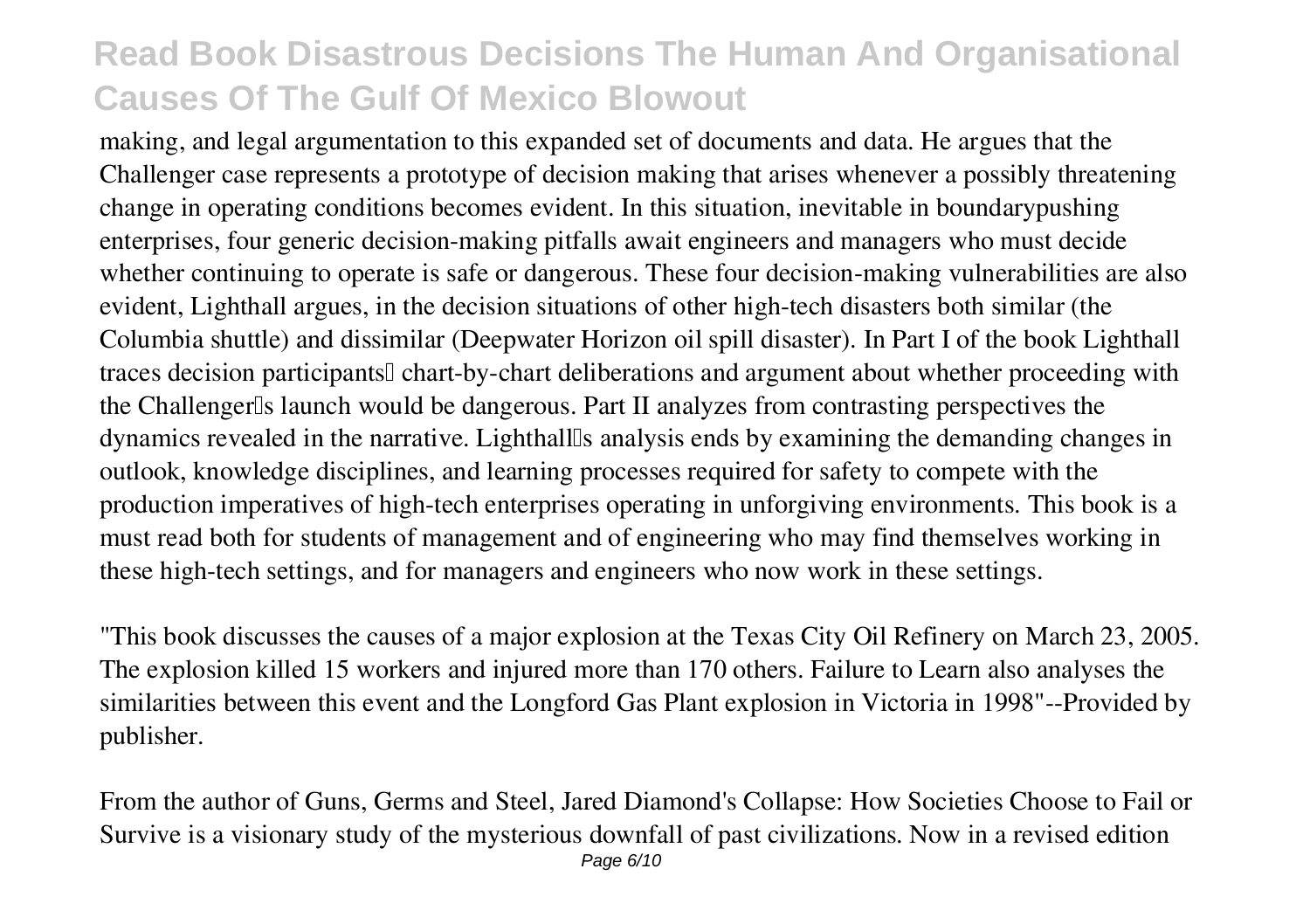with a new afterword, Jared Diamond's Collapse uncovers the secret behind why some societies flourish, while others founder - and what this means for our future. What happened to the people who made the forlorn long-abandoned statues of Easter Island? What happened to the architects of the crumbling Maya pyramids? Will we go the same way, our skyscrapers one day standing derelict and overgrown like the temples at Angkor Wat? Bringing together new evidence from a startling range of sources and piecing together the myriad influences, from climate to culture, that make societies self-destruct, Jared Diamond's Collapse also shows how - unlike our ancestors - we can benefit from our knowledge of the past and learn to be survivors. 'A grand sweep from a master storyteller of the human race' - Daily Mail 'Riveting, superb, terrifying' - Observer 'Gripping ... the book fulfils its huge ambition, and Diamond is the only man who could have written it' - Economis 'This book shines like all Diamond's work' - Sunday **Times** 

The blowout of the Macondo well on April 20, 2010, led to enormous consequences for the individuals involved in the drilling operations, and for their families. Eleven workers on the Deepwater Horizon drilling rig lost their lives and 16 others were seriously injured. There were also enormous consequences for the companies involved in the drilling operations, to the Gulf of Mexico environment, and to the economy of the region and beyond. The flow continued for nearly 3 months before the well could be completely killed, during which time, nearly 5 million barrels of oil spilled into the gulf. Macondo Well-Deepwater Horizon Blowout examines the causes of the blowout and provides a series of recommendations, for both the oil and gas industry and government regulators, intended to reduce the likelihood and impact of any future losses of well control during offshore drilling. According to this report, companies involved in offshore drilling should take a "system safety" approach to anticipating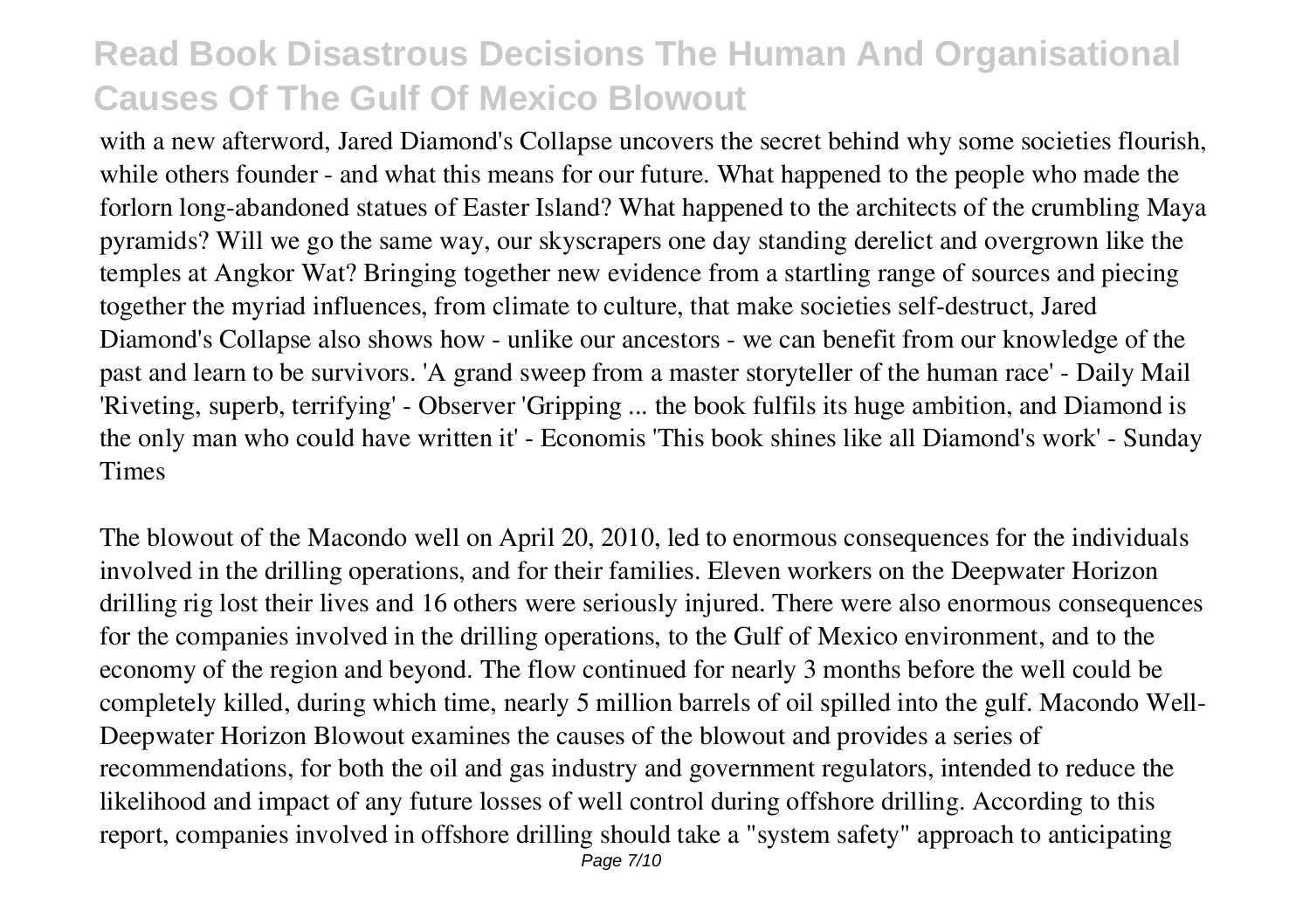and managing possible dangers at every level of operation -- from ensuring the integrity of wells to designing blowout preventers that function under all foreseeable conditions-- in order to reduce the risk of another accident as catastrophic as the Deepwater Horizon explosion and oil spill. In addition, an enhanced regulatory approach should combine strong industry safety goals with mandatory oversight at critical points during drilling operations. Macondo Well-Deepwater Horizon Blowout discusses ultimate responsibility and accountability for well integrity and safety of offshore equipment, formal system safety education and training of personnel engaged in offshore drilling, and guidelines that should be established so that well designs incorporate protection against the various credible risks associated with the drilling and abandonment process. This book will be of interest to professionals in the oil and gas industry, government decision makers, environmental advocacy groups, and others who seek an understanding of the processes involved in order to ensure safety in undertakings of this nature.

Why do smart and experienced leaders make flawed, even catastrophic, decisions? Why do people keep believing they have made the right choice, even with the disastrous result staring them in the face? And how can you be sure you're making the right decision--without the benefit of hindsight? Sydney Finkelstein, Jo Whitehead, and Andrew Campbell show how the usually beneficial processes of the human mind can become traps when we face big decisions. The authors show how the shortcuts our brains have learned to take over millennia of evolution can derail our decision making. Think Again offers a powerful model for making better decisions, describing the key red flags to watch for and detailing the decision-making safeguards we need. Using examples from business, politics, and history, Think Again deconstructs bad decisions, as they unfolded in real time, to show how you can avoid the same fate.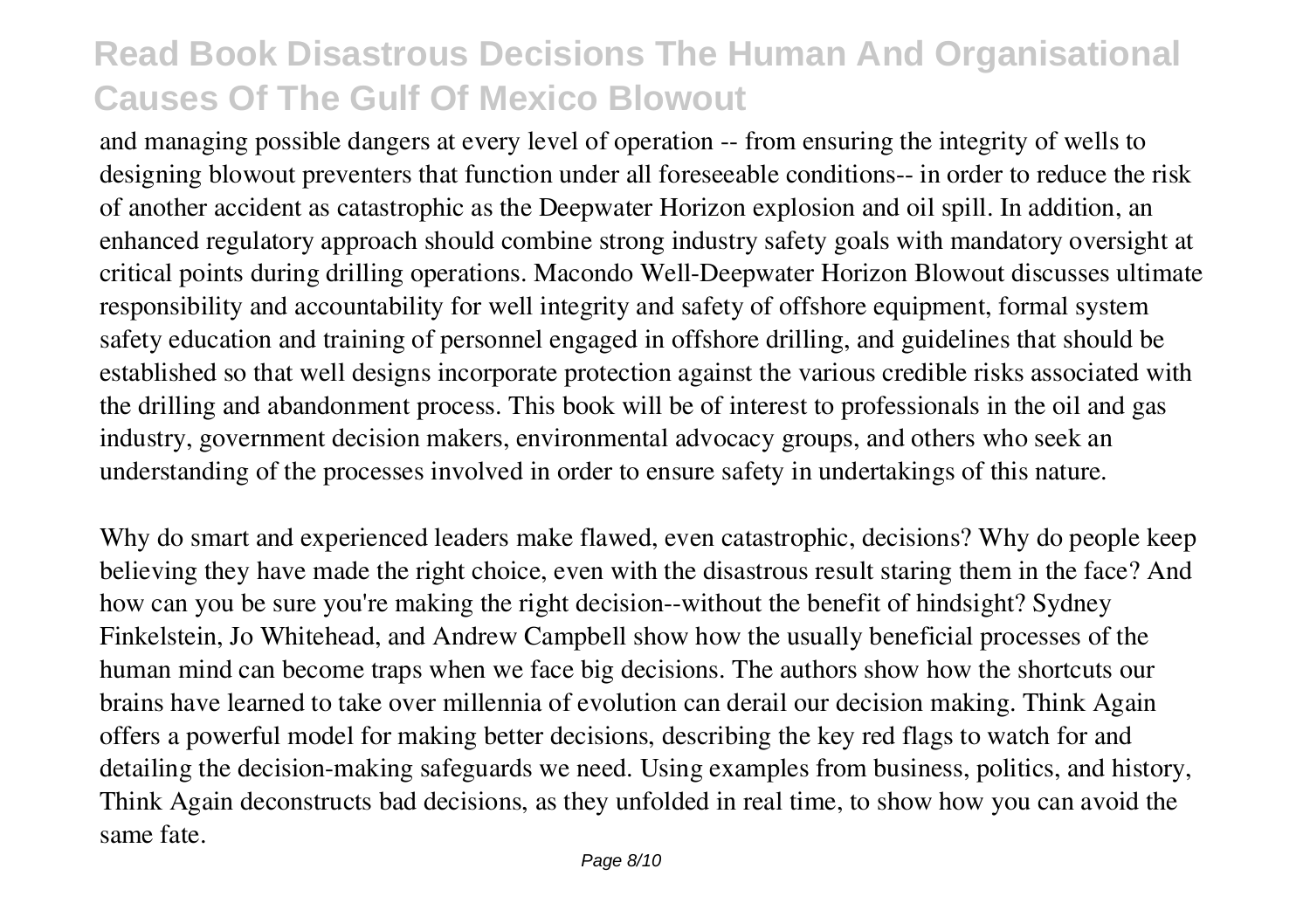No person or place is immune from disasters or disaster-related losses. Infectious disease outbreaks, acts of terrorism, social unrest, or financial disasters in addition to natural hazards can all lead to large-scale consequences for the nation and its communities. Communities and the nation thus face difficult fiscal, social, cultural, and environmental choices about the best ways to ensure basic security and quality of life against hazards, deliberate attacks, and disasters. Beyond the unquantifiable costs of injury and loss of life from disasters, statistics for 2011 alone indicate economic damages from natural disasters in the United States exceeded \$55 billion, with 14 events costing more than a billion dollars in damages each. One way to reduce the impacts of disasters on the nation and its communities is to invest in enhancing resilience--the ability to prepare and plan for, absorb, recover from and more successfully adapt to adverse events. Disaster Resilience: A National Imperative addresses the broad issue of increasing the nation's resilience to disasters. This book defines "national resilience", describes the state of knowledge about resilience to hazards and disasters, and frames the main issues related to increasing resilience in the United States. It also provide goals, baseline conditions, or performance metrics for national resilience and outlines additional information, data, gaps, and/or obstacles that need to be addressed to increase the nation's resilience to disasters. Additionally, the book's authoring committee makes recommendations about the necessary approaches to elevate national resilience to disasters in the United States. Enhanced resilience allows better anticipation of disasters and better planning to reduce disaster losses-rather than waiting for an event to occur and paying for it afterward. Disaster Resilience confronts the topic of how to increase the nation's resilience to disasters through a vision of the characteristics of a resilient nation in the year 2030. Increasing disaster resilience is an imperative that requires the collective will of the nation and its communities. Although disasters will continue to occur, actions that